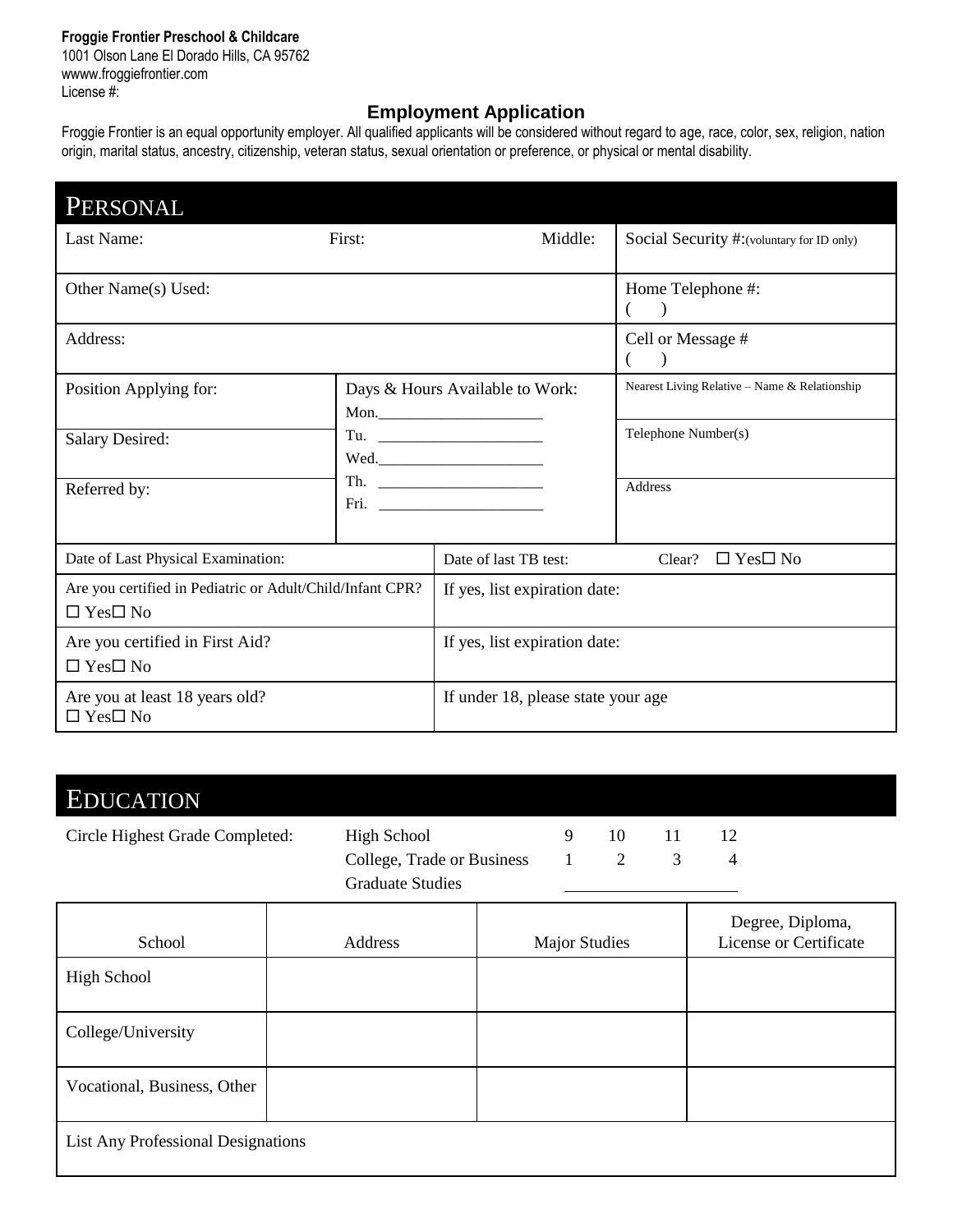| <b>Course Title</b> | <b>Name of School and Address</b> | <b>Number of Units</b><br>Completed | Date<br>Completed | <b>Currently</b><br><b>Enrolled</b> |
|---------------------|-----------------------------------|-------------------------------------|-------------------|-------------------------------------|
|                     |                                   |                                     |                   |                                     |
|                     |                                   |                                     |                   |                                     |
|                     |                                   |                                     |                   |                                     |
|                     |                                   |                                     |                   |                                     |
|                     |                                   |                                     |                   |                                     |
|                     |                                   |                                     |                   |                                     |
|                     |                                   |                                     |                   |                                     |
|                     |                                   |                                     |                   |                                     |
|                     |                                   |                                     |                   |                                     |
|                     |                                   |                                     |                   |                                     |

# EMPLOYMENT HISTORY

List previous employment starting with the most recent position. All information **must** be completed. You may attach a resume, but not in place of completing the required information. If additional space is needed, please attach a separate page.

| <b>Employed From</b>      | <b>Employer Name</b>    | <b>Supervisor Name</b> | <b>Starting Salary</b> |  |
|---------------------------|-------------------------|------------------------|------------------------|--|
| <b>Employed Until</b>     | <b>Employer Address</b> | Supervisor Phone #     | <b>Ending Salary</b>   |  |
| Job Title                 |                         | Reason for Leaving     |                        |  |
| Duties & Responsibilities |                         |                        |                        |  |

| <b>Employed From</b>      | <b>Employer Name</b>    | <b>Supervisor Name</b> | <b>Starting Salary</b> |  |
|---------------------------|-------------------------|------------------------|------------------------|--|
| <b>Employed Until</b>     | <b>Employer Address</b> | Supervisor Phone #     | <b>Ending Salary</b>   |  |
| Job Title                 |                         | Reason for Leaving     |                        |  |
| Duties & Responsibilities |                         |                        |                        |  |

| <b>Employed From</b>      | <b>Employer Name</b>    | <b>Supervisor Name</b> | <b>Starting Salary</b> |  |
|---------------------------|-------------------------|------------------------|------------------------|--|
| <b>Employed Until</b>     | <b>Employer Address</b> | Supervisor Phone #     | <b>Ending Salary</b>   |  |
| Job Title                 |                         | Reason for Leaving     |                        |  |
| Duties & Responsibilities |                         |                        |                        |  |